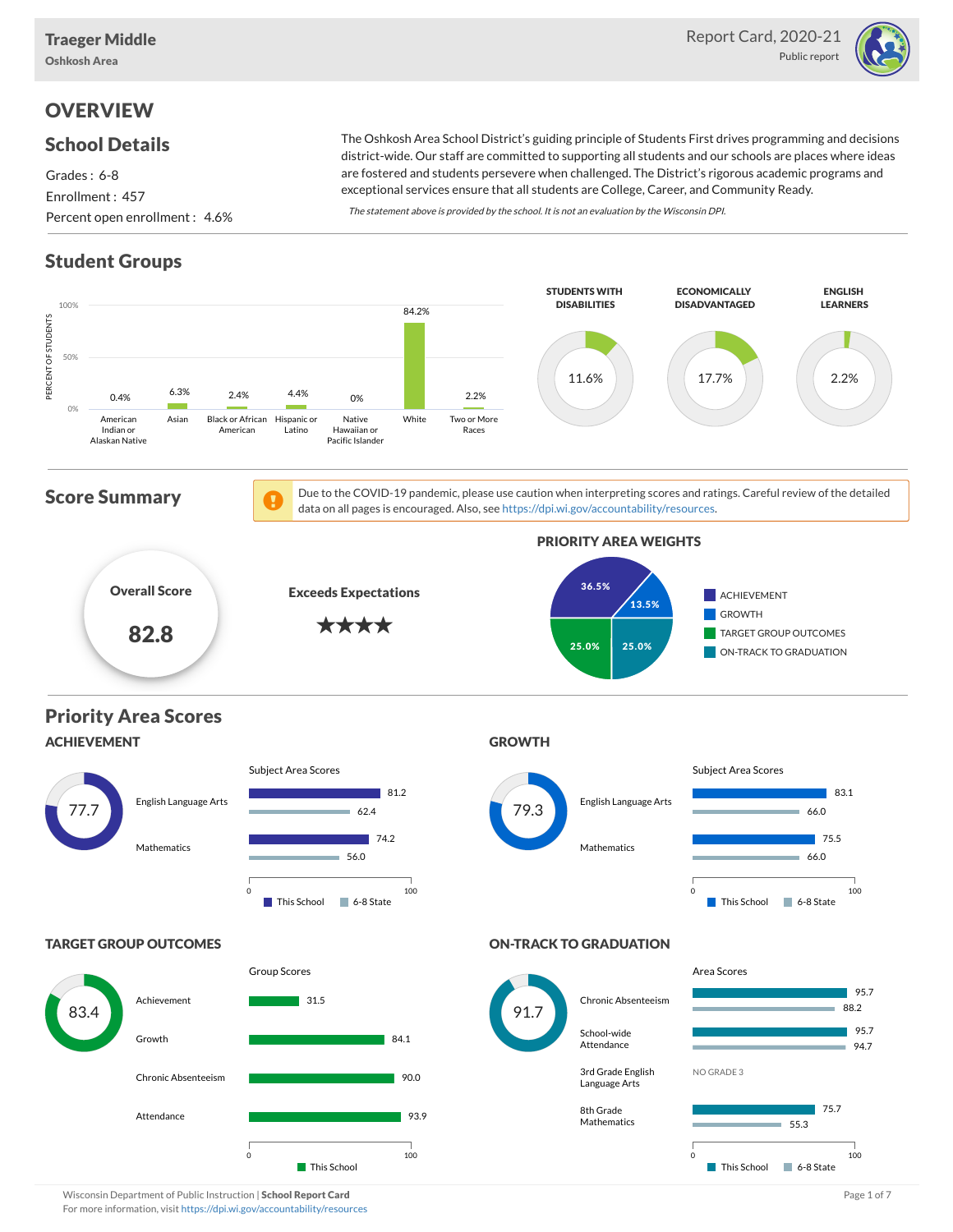

# ACHIEVEMENT

This priority area summarizes how this school's students performed on state assessments using a points-based proficiency system that gives partial credit for Basic test performance and extra credit for Advanced performance. The score is a multi-year average of English language arts and mathematics subscores.

### Priority Area Score



## Student Group Achievement, 2020-21 (for information only)

Group size is given in parentheses. Groups with fewer than 20 students are not displayed.

#### ENGLISH LANGUAGE ARTS





### Performance Levels by Year

These graphs show school-wide percentages and group sizes of students performing at each level.

#### ENGLISH LANGUAGE ARTS



#### **MATHEMATICS**



Wisconsin Department of Public Instruction | School Report Card Page 2 of 7 and 2008 and 2009 and 2 of 7 and 2 of 7

For more information, visit <https://dpi.wi.gov/accountability/resources>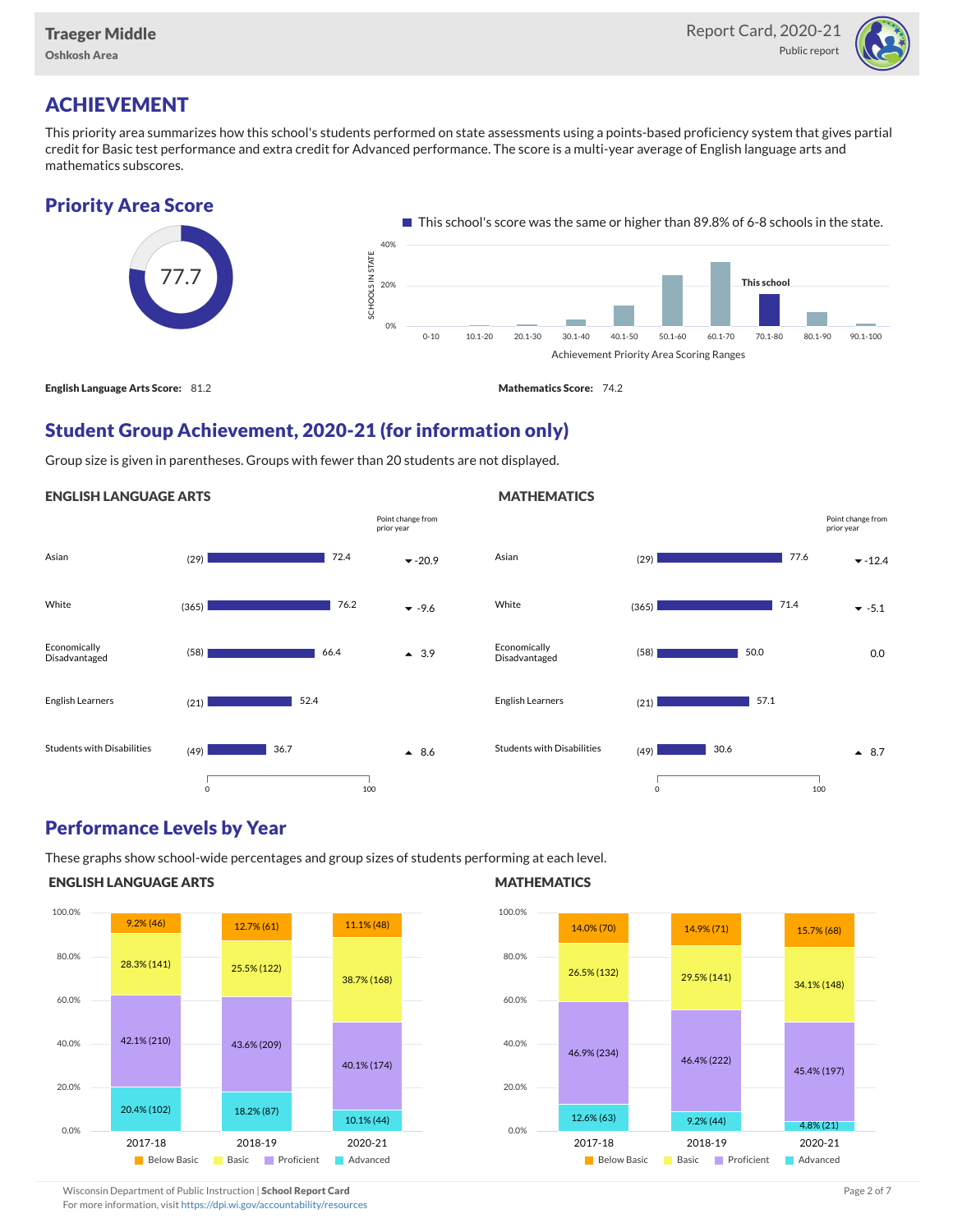

## ACHIEVEMENT - ADDITIONAL INFORMATION

The data on this page is for information only.

# Test Participation Rates, 2020-21

| <b>ENGLISH LANGUAGE ARTS</b> |                                   | <b>MATHEMATICS</b> |                                   |  |  |  |  |
|------------------------------|-----------------------------------|--------------------|-----------------------------------|--|--|--|--|
| All students                 | Lowest-participating group:       | All students       | Lowest-participating group:       |  |  |  |  |
|                              | <b>Students with Disabilities</b> |                    | <b>Students with Disabilities</b> |  |  |  |  |
| 97.4%                        | 93.0%                             | 97.4%              | 93.0%                             |  |  |  |  |

### Student Group Performance Levels by Year

Groups with any full academic year students in tested grades are shown.

#### ENGLISH LANGUAGE ARTS

|                                   |                  |          | 2017-18    |         |                    |                   |          | 2018-19    |           |                |                  |          | 2020-21    |                      |                    |  |  |  |  |
|-----------------------------------|------------------|----------|------------|---------|--------------------|-------------------|----------|------------|-----------|----------------|------------------|----------|------------|----------------------|--------------------|--|--|--|--|
|                                   | Tested<br>Total# | Advanced | Proficient | Basic   | <b>Below Basic</b> | Tested<br>Total # | Advanced | Proficient | Basic     | Below<br>Basic | Tested<br>Total# | Advanced | Proficient | Basic                | <b>Below Basic</b> |  |  |  |  |
| All Students: 6-8 State           | 190,517          | 9.6%     | 32.0%      | 35.5%   | 22.9%              | 192,400           | 8.9%     | 31.8%      | 35.2%     | 24.1%          | 167,493          | 8.0%     | 30.7%      | 36.2%                | 25.1%              |  |  |  |  |
| All Students                      | 499              | 20.4%    | 42.1%      | 28.3%   | 9.2%               | 479               | 18.2%    | 43.6%      | 25.5%     | 12.7%          | 434              | 10.1%    | 40.1%      | 38.7%                | 11.1%              |  |  |  |  |
| American Indian or Alaskan Native | $\angle 20$      | $\star$  | $\star$    | ٠       | $\star$            | $\angle 20$       | $\star$  | $\star$    | $\star$   | $\star$        | $\sim 20$        | $\star$  | $\star$    |                      |                    |  |  |  |  |
| Asian                             | 30               | 26.7%    | 43.3%      | 26.7%   | 3.3%               | 30                | 20.0%    | 53.3%      | 20.0%     | 6.7%           | 29               | 10.3%    | 31.0%      | 51.7%                | 6.9%               |  |  |  |  |
| <b>Black or African American</b>  | $\sim 20$        | $\star$  | $\star$    |         | $\star$            | $\sim 20$         | $\star$  | $\star$    | $\star$   | $\star$        | $\sim 20$        | $\star$  | $\star$    |                      |                    |  |  |  |  |
| Hispanic or Latino                | $\angle 20$      | ٠        | $\star$    | $\star$ | $\star$            | 20                | 5.0%     | 35.0%      | 40.0%     | 20.0%          | $\sim 20$        | $\star$  | $\star$    | $\ddot{\phantom{1}}$ |                    |  |  |  |  |
| White                             | 435              | 21.1%    | 42.5%      | 28.0%   | 8.3%               | 406               | 19.5%    | 44.6%      | 24.1%     | 11.8%          | 365              | 10.7%    | 42.2%      | 35.9%                | 11.2%              |  |  |  |  |
| Two or More Races                 | $\sim 20$        |          | ٠          | ٠       | $\star$            | $\sim 20$         | $\star$  | $\star$    | $\ddot{}$ | ٠              | $\sim 20$        | $\star$  | ٠          |                      |                    |  |  |  |  |
| <b>Economically Disadvantaged</b> | 81               | 9.9%     | 35.8%      | 24.7%   | 29.6%              | 76                | 7.9%     | 34.2%      | 32.9%     | 25.0%          | 58               | 8.6%     | 34.5%      | 37.9%                | 19.0%              |  |  |  |  |
| <b>English Learners</b>           | $\sim 20$        | $\star$  | $\star$    | $\star$ | $^\star$           | $\sim 20$         | $\star$  | $\star$    | $\star$   | $\star$        | 21               | 0.0%     | 19.0%      | 66.7%                | 14.3%              |  |  |  |  |
| <b>Students with Disabilities</b> | 51               | 7.8%     | 13.7%      | 33.3%   | 45.1%              | 48                | 4.2%     | 10.4%      | 22.9%     | 62.5%          | 49               | 2.0%     | 16.3%      | 34.7%                | 46.9%              |  |  |  |  |

#### **MATHEMATICS**

|                                   |                  |           | 2017-18    |         |                |                  |          | 2018-19    |           |                      |                  |          | 2020-21    |       |                    |  |  |  |  |
|-----------------------------------|------------------|-----------|------------|---------|----------------|------------------|----------|------------|-----------|----------------------|------------------|----------|------------|-------|--------------------|--|--|--|--|
|                                   | Tested<br>Total# | Advanced  | Proficient | Basic   | Below<br>Basic | Tested<br>Total# | Advanced | Proficient | Basic     | Below<br>Basic       | Tested<br>Total# | Advanced | Proficient | Basic | <b>Below Basic</b> |  |  |  |  |
| All Students: 6-8 State           | 190,739          | 6.2%      | 33.3%      | 32.1%   | 28.4%          | 192,634          | 6.5%     | 32.3%      | 31.7%     | 29.5%                | 167,370          | 4.8%     | 28.3%      | 33.1% | 33.8%              |  |  |  |  |
| <b>All Students</b>               | 499              | 12.6%     | 46.9%      | 26.5%   | 14.0%          | 478              | 9.2%     | 46.4%      | 29.5%     | 14.9%                | 434              | 4.8%     | 45.4%      | 34.1% | 15.7%              |  |  |  |  |
| American Indian or Alaskan Native | $\angle 20$      | $\ddot{}$ | $\star$    | ٠       | $\star$        | $\angle 20$      | $\star$  | $\star$    | $\ddot{}$ | $\star$              | $\angle 20$      | $\star$  | $\star$    |       |                    |  |  |  |  |
| Asian                             | 30               | 30.0%     | 40.0%      | 23.3%   | 6.7%           | 30               | 20.0%    | 43.3%      | 33.3%     | 3.3%                 | 29               | 6.9%     | 44.8%      | 44.8% | 3.4%               |  |  |  |  |
| <b>Black or African American</b>  | $\sim 20$        | $\star$   | $\star$    | ÷       | $\star$        | $\angle 20$      | $\star$  | $\star$    | $\star$   | $\star$              | $\sim 20$        | $\star$  | $\star$    |       |                    |  |  |  |  |
| Hispanic or Latino                | $\angle 20$      | $\ddot{}$ | $\star$    | $\star$ | $\star$        | 20               | 0.0%     | 40.0%      | 35.0%     | 25.0%                | $\angle 20$      | $\star$  | $\star$    |       |                    |  |  |  |  |
| White                             | 435              | 12.0%     | 49.2%      | 25.7%   | 13.1%          | 406              | 9.1%     | 48.3%      | 29.1%     | 13.5%                | 365              | 5.2%     | 47.4%      | 32.3% | 15.1%              |  |  |  |  |
| Two or More Races                 | $\sim 20$        | $\ddot{}$ | $\star$    | $\star$ | $\star$        | $\sim 20$        | $\star$  | $\star$    | $\ddot{}$ | $\ddot{\phantom{1}}$ | $\angle 20$      | $\star$  | ٠          |       |                    |  |  |  |  |
| <b>Economically Disadvantaged</b> | 81               | 3.7%      | 32.1%      | 28.4%   | 35.8%          | 75               | 0.0%     | 32.0%      | 36.0%     | 32.0%                | 58               | 0.0%     | 27.6%      | 44.8% | 27.6%              |  |  |  |  |
| English Learners                  | $\leq 20$        | $\star$   | $\star$    | $\star$ | $\star$        | $\angle 20$      | $\star$  | $\star$    | $\star$   | $\star$              | 21               | 0.0%     | 33.3%      | 47.6% | 19.0%              |  |  |  |  |
| <b>Students with Disabilities</b> | 51               | 2.0%      | 21.6%      | 15.7%   | 60.8%          | 48               | 0.0%     | 4.2%       | 35.4%     | 60.4%                | 49               | 2.0%     | 14.3%      | 26.5% | 57.1%              |  |  |  |  |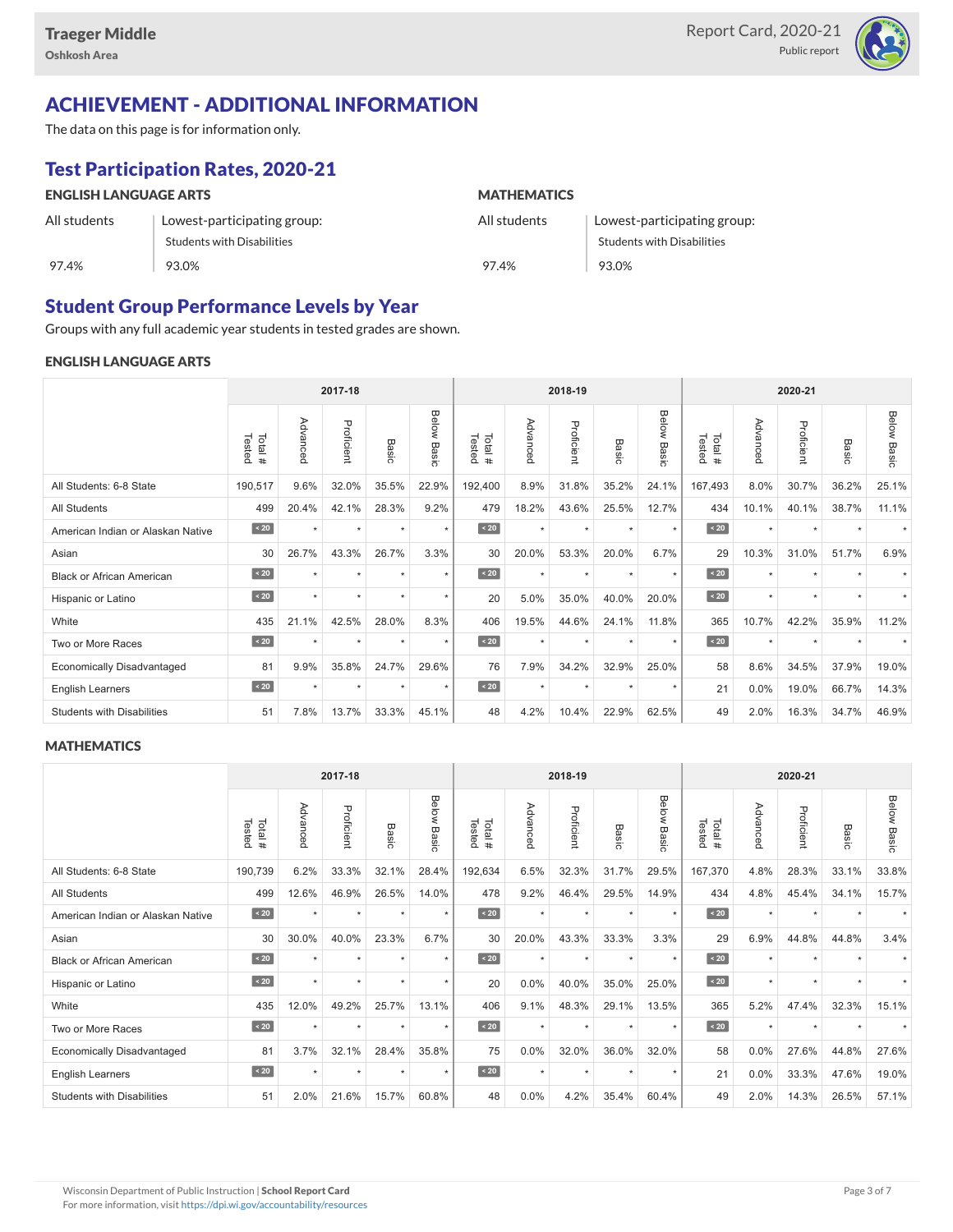

## **GROWTH**

This priority area measures year-to-year student progress on statewide tests. It uses a value-added model that seeks to control for circumstances beyond the influence of educators. A high value-added score means that on average students in the school are progressing more quickly than other, similar students. Growth is scored from 0 to 100 to match the other priority areas and is a conversion from the roughly 0 to 6 value-added score.



## Student Group Value-Added (for information only)

Value-added scores cover an approximately 0-6 range. Higher scores mean greater positive impact. A score of 3.0 is average. Group size is shown in parentheses. Groups with fewer than 20 students are not displayed. Shaded boxes indicate higher-than-average scores.

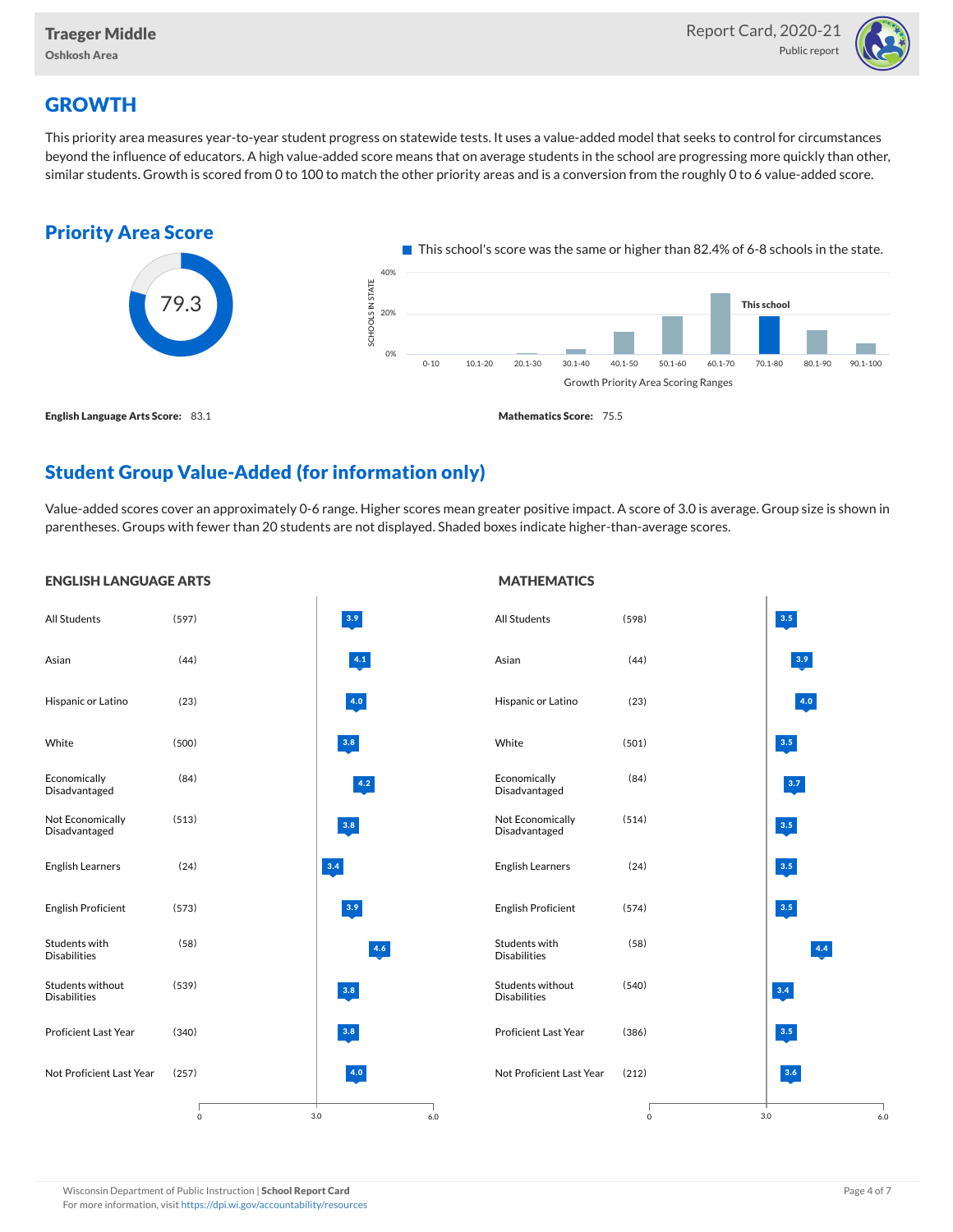

# TARGET GROUP OUTCOMES

This priority area examines outcomes for students with the lowest test scores — the Target Group. It is designed to promote equity by helping schools focus on learners who need the most support while also improving outcomes for all students. The priority area score combines component scores for achievement, growth, chronic absenteeism, and attendance or graduation rate. Data are not displayed when target groups have fewer than 20 students.





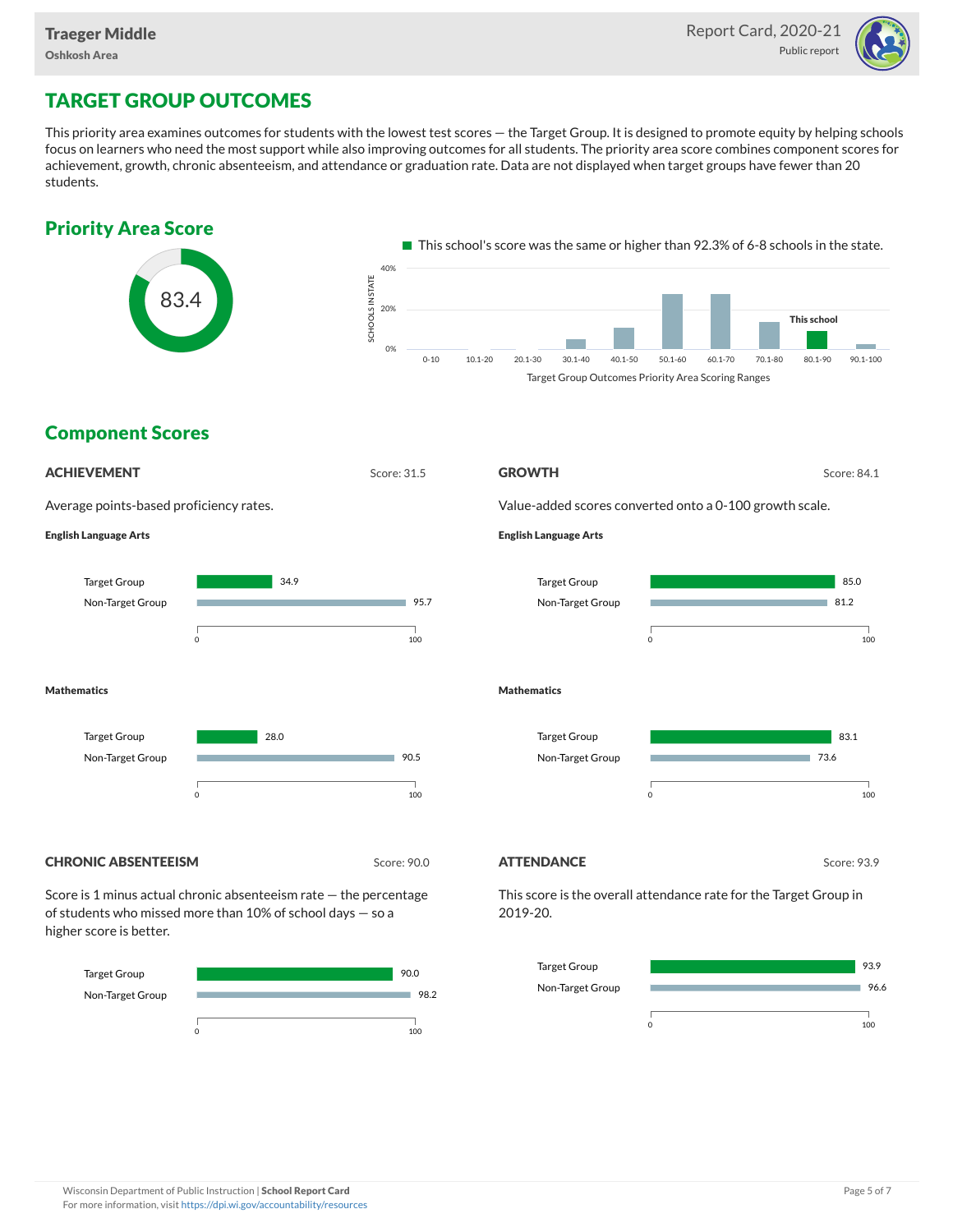

# ON-TRACK TO GRADUATION

This priority area indicates how successfully students are progressing toward completing their K-12 education. The score combines component scores for measures of student engagement and achievement.



### Component Scores

| <b>CHRONIC ABSENTEEISM</b> |  |
|----------------------------|--|
|                            |  |

Score: 95.7

Score is 1 minus actual chronic absenteeism rate — the percentage of students who missed more than 10% of school days — so a higher score is better.

| <b>This School</b> |  | 95.7 |
|--------------------|--|------|
| 6-8 Statewide      |  | 88.2 |
|                    |  | 100  |

## **3RD GRADE ENGLISH LANGUAGE ARTS** Score: NA

Average points-based proficiency rates.

NO GRADE 3

#### **SCHOOL-WIDE ATTENDANCE** Score: 95.7

This score is the overall attendance rate for the school in 2019-20.



#### 8TH GRADE MATHEMATICS Score: 75.7

Average points-based proficiency rates.